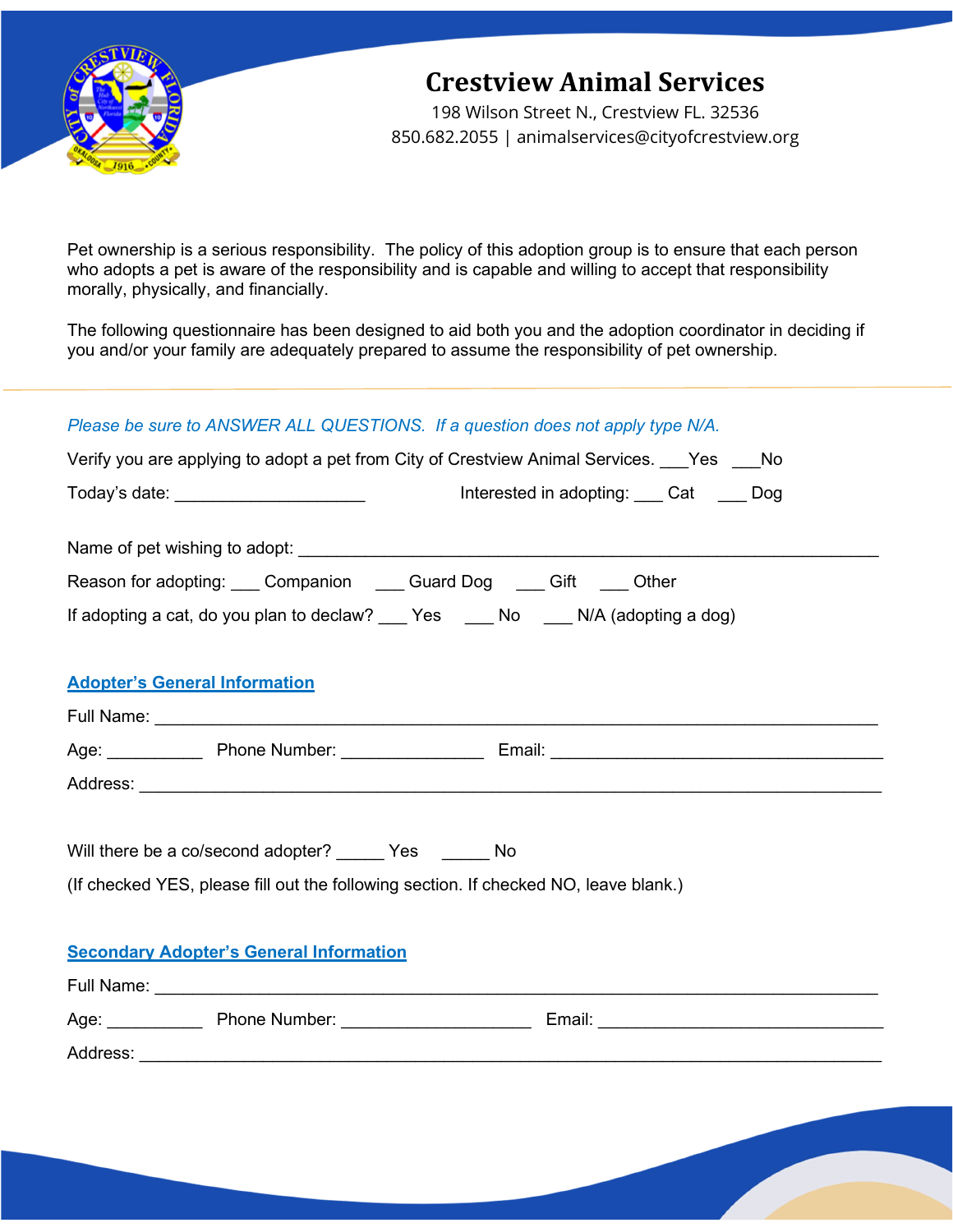

# **Crestview Animal Services**

198 Wilson Street N., Crestview FL. 32536 850.682.2055 | animalservices@cityofcrestview.org

### **Pet Information**

Do you currently own other animals/pets? Yes No

If answered YES, please list current pets' names, breed, sex, and age:

#### **Veterinary Information**

**Please list your veterinarian. City of Crestview Animal Services will contact them to verify your current pets are up to date on all vetting and altered; this is a requirement for new pet adoptions. Please call their office(s) to authorize release of information to City of Crestview Animal Services. If you are planning to utilize another vet but are not currently a client, please note that information.**

| Name of Veterinarian: _________________________________ |                              |
|---------------------------------------------------------|------------------------------|
|                                                         |                              |
| <b>References</b>                                       |                              |
|                                                         | Phone: _____________________ |
|                                                         | Phone: _____________________ |
|                                                         | Phone: _____________________ |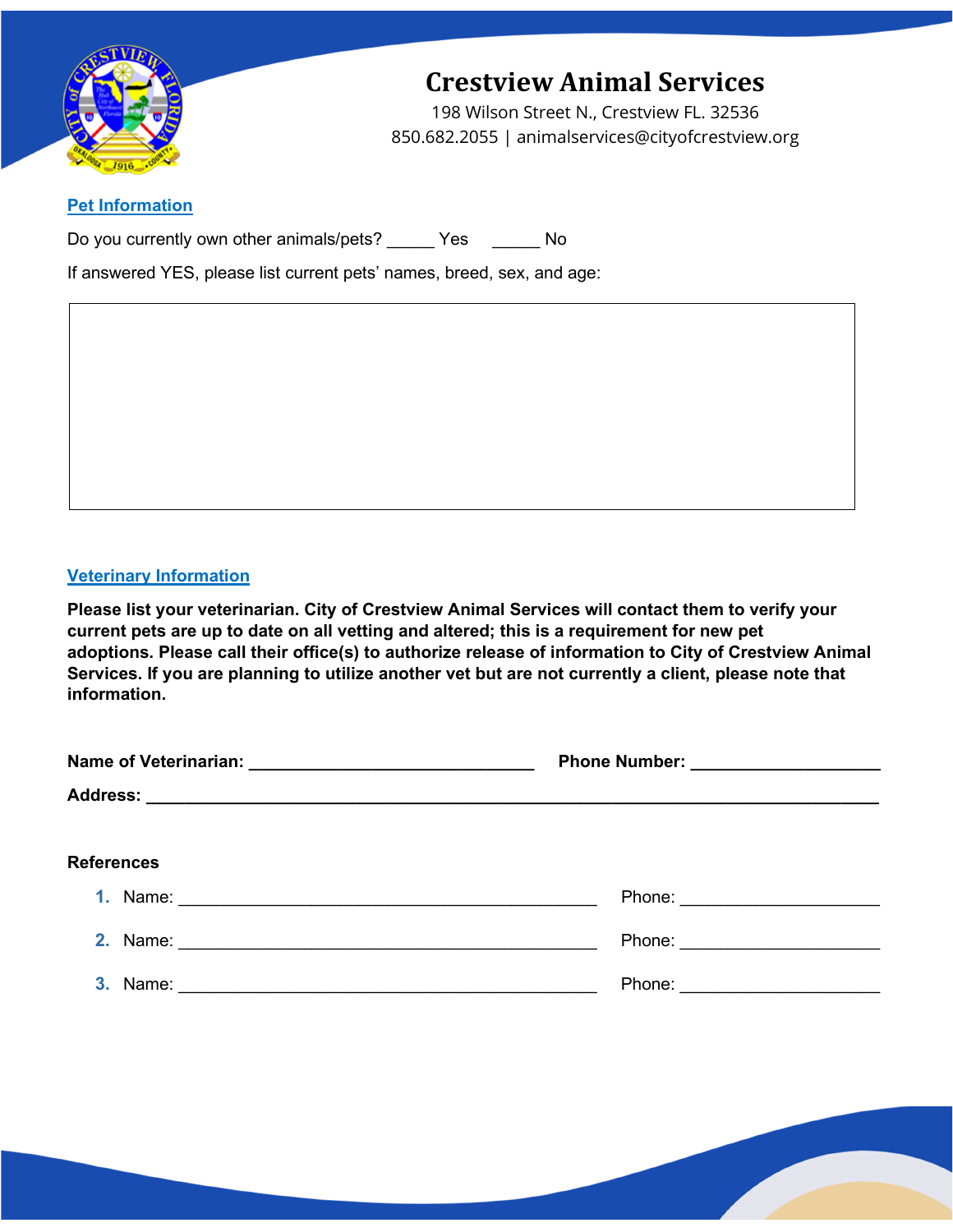| <b>Crestview Animal Services</b><br>198 Wilson Street N., Crestview FL. 32536<br>850.682.2055   animalservices@cityofcrestview.org                                                                   |
|------------------------------------------------------------------------------------------------------------------------------------------------------------------------------------------------------|
| <b>Property/Household Information</b>                                                                                                                                                                |
| Do you have a fenced yard? Yes No                                                                                                                                                                    |
| Height of fence: __________________                                                                                                                                                                  |
| Do you have any of the following:<br>___ Balcony ____ Pool ____ Pet Door ____ Unscreened Windows                                                                                                     |
| Is anyone home during the day? ___ Yes ___ No                                                                                                                                                        |
| If NO, how many hours will the adopted pet be left alone?                                                                                                                                            |
| Occupancy: Rent Cown Live with parents or other relatives<br>How long at Current Address: ________________<br>Type of Residency: ___ House ____ Apartment/Condo ____ Other                           |
| If renting, please fill out the following. If own, put N/A.                                                                                                                                          |
| Landlord Name: ______<br>Contact: _____________<br>(City of Crestview Animal Services reserves the right to verify with landlord that pets are acceptable, and<br>fees have been paid if necessary.) |
| What would you do with your pet if you could not keep for some reason?                                                                                                                               |
| Have you ever surrendered a pet to a pound/shelter? If YES, why?                                                                                                                                     |